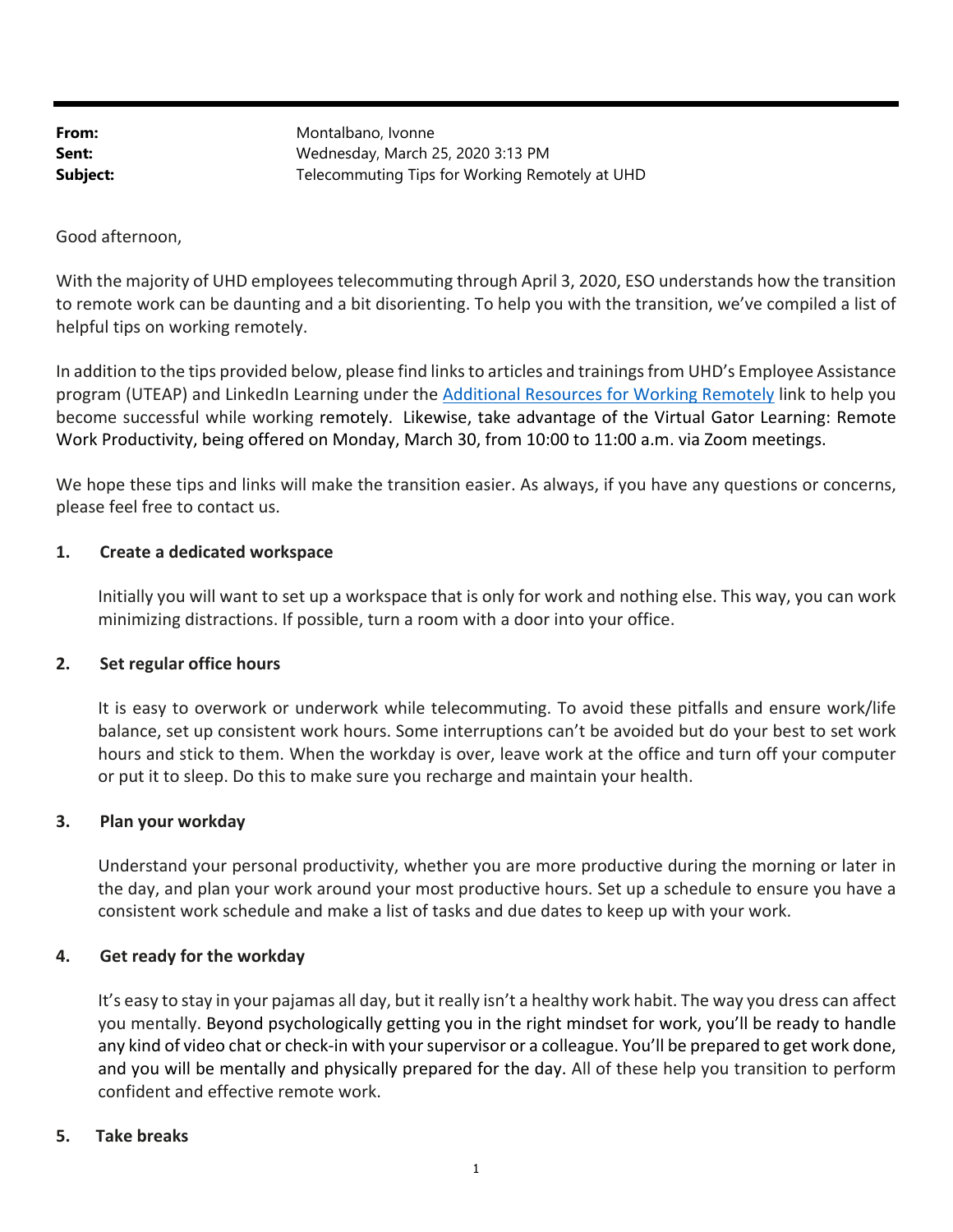Make time for regular breaks. Sitting at your computer for hours on end is not healthy. Walk away from your desk for a few minutes, stretch, take a brief walk or walk around your house. Remember to take a lunch break as well. If others are home during your lunch break, use this time to socialize and connect with them. Your lunch break is also a great time to get some exercise but remember to maintain social distancing.

# **6. Reduce distractions**

Becoming distracted is easy when working from home. There's always chores around the home, like laundry and dishes, that need to be done. Additionally, some family members may interrupt you while you work. Be kind and gentle with yourself and others. Hold off handling household chores until after you are finished working for the day and respond with compassion and understanding when explaining your need for focus to loved ones.

# **7. Schedule meetings close together**

If scheduling meetings with your team, try to schedule meetings back-to-back within the same time block. This helps you and your team avoid multiple stops and starts throughout the workday.

## **8. Become an email pro**

With remote work, email is your primary form of communication. Use email to share with your team important information that should be documented. Also, take this time to work on improving how you communicate through email. Work on how to craft concise, friendly and accurate emails. LinkedIn Learning offers a variety of learning activities geared to business writing, grammar, crafting emails, etc.

## **9. Use the right tools**

 If possible, collect all the right tools to get the job done. If you cannot set up your computer in a quiet place, use headphones to help you stay focused. If you don't know how to use Zoom to stay in touch with your coworkers or attend a virtual meeting, learn how through LinkedIn Learning or UHD IT. For assistance with the technical demands of telecommuting, please check out UHD IT's Telecommuting Resource webpage or contact the IT Help Desk at 713‐221‐8031.

## **10. Be social**

 For some, it's not hard becoming a loner when working remotely. To avoid this, make sure you schedule time to be social with others, whether it is with family in your home or through remote options like Skype or FaceTime. Remaining social is important to maintain mental health.

## **11. Set boundaries**

 One of the most important things you can do when working from home is to set clear boundaries on the people that share your space. This is easier said than done with children home from school. Whether the people in your home are adults or children they cannot understand your expectations unless you clearly communicate with them. Explain the rules about what they can and cannot do during your work time. Setting up boundaries helps you work more efficiently and helps reduce stress and misunderstandings that could lead to arguments.